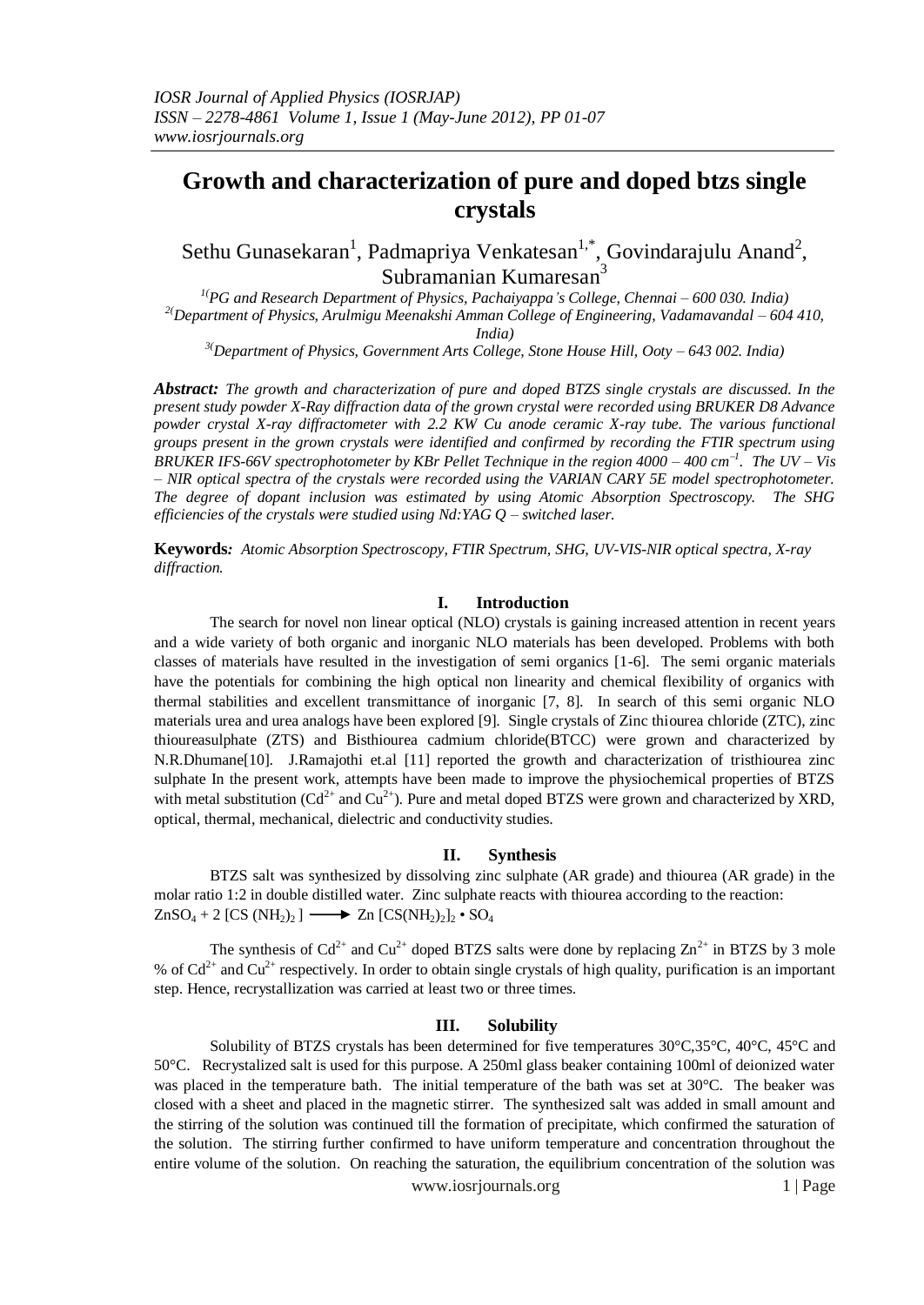analyzed gravimetrically. The same procedure was repeated for the doped BTZS crystals. Figure 1 shows the solubility curves of pure,  $Cd^{2+}$  and  $Cu^{2+}$  doped BTZS single crystals.



Fig. 1 Solubility curves for pure and doped BTZS

# **IV. Growth of pure, cd2+ and cu2+ doped btzs single crystals**

Single crystals of pure,  $Cd^{2+}$  and  $Cu^{2+}$  doped BTZS were grown by slow evaporation technique at room temperature. Saturated solutions of pure and doped BTZSwere prepared using recrystallized salt at room temperature. The solutions were filtered using filter paper and kept at room temperature to evaporate the solvent. Transparent and good quality seeds were selected for the growth experiments. The period of growth ranged between 3-4 weeks. The photographs of pure and doped BTZS single crystals are shown in Fig. 2 It is seen from the photographs that both pure and doped crystals are optically highly transparent

# **V. Characterization**

# **5.1 X-ray diffraction studies**

.

To confirm crystallinity of the grown crystals and also to determine the unit cell parameters the Xray diffraction analysis was carried out using an X-ray diffractometer model Philips Powder X-ray diffractometer using CuKa ( $\lambda = 1.5418$  A°). The samples were scanned over the range 20° to 60° at a scan rate of 1˚/min. The unit cell dimensions were calculated using PROSZKI software package [12]. The study revealed that BTZS crystal belongs to orthorhombic crystal system. The obtained crystallographic data are presented in the Table. 1



(a)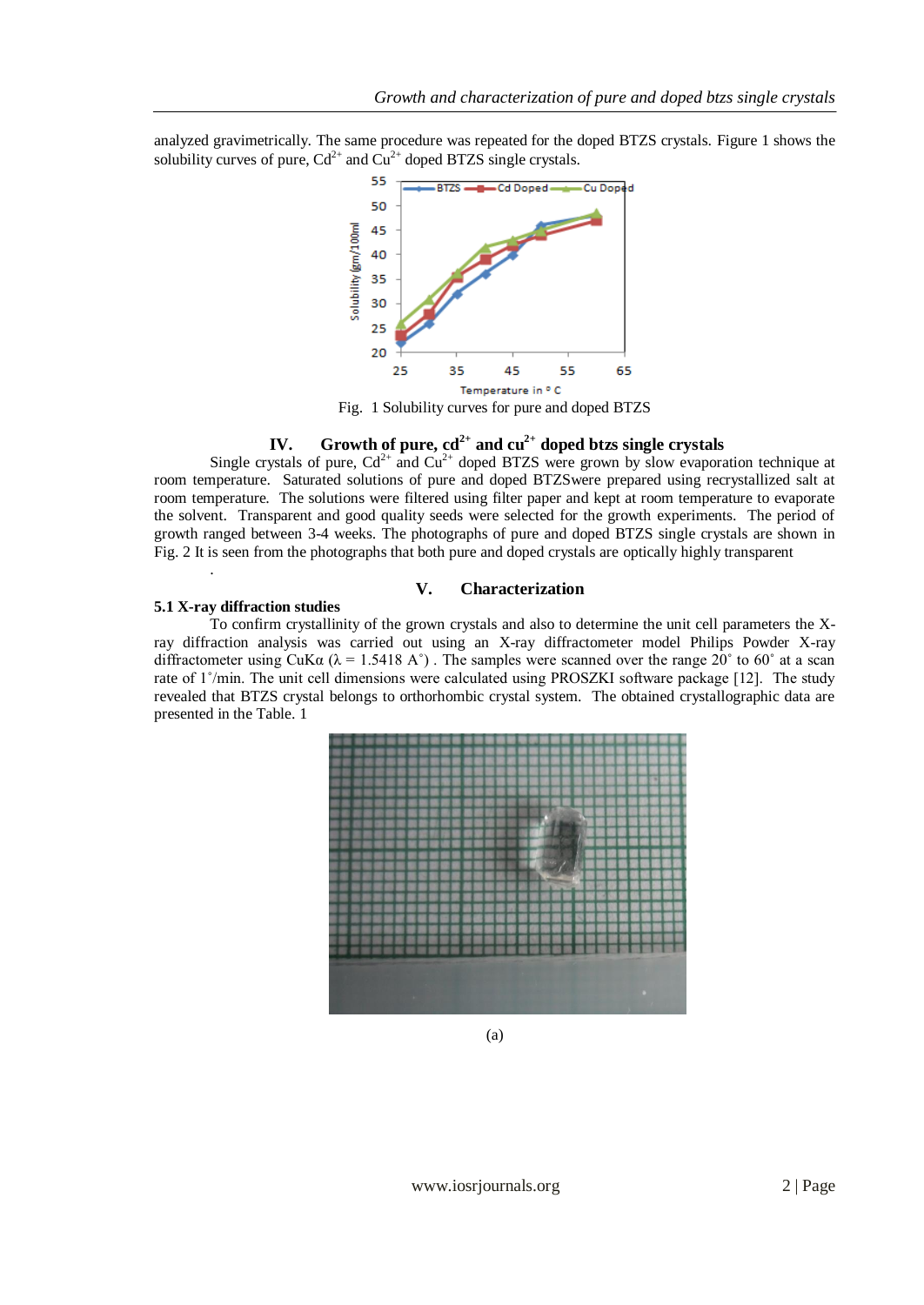

(c)

Fig. 2 Photographs of as grown (a) pure, (b)  $Cd^{2+}$  and (c)  $Cu^{2+}$ doped BTZS single crystals

# **5.2 Atomic absorption spectroscopy (AAS)**

The incorporation of dopants  $(Cd^{2+}$  and  $Cu^{2+}$ ) in doped BTZS crystals has been quantified by the atomic absorption spectroscopy (AAS) using a Varian AA100 Atomic Absorption Spectrometer. In order to determine the exact mole percentage of dopants incorporated in the doped crystals, crystalline powders of 110 mg of  $Cd^{2+}$  doped BTZS and 250 mg of  $Cu^{2+}$  doped BTZS were dissolved separately in 100 ml of double distilled water. These solutions were subjected to AAS. The results revealed that dopants are very low in percentile for 1 mole % metal concentrations added and they are suitably present in the crystal lattice of grown BTZS crystals.

Table. 1 Crystal data of pure and doped BTZS single crystals

| Crystallographi<br>c data | Pure-BTZS    | $Cd2+-BTZS$  | $Cu2+$ -BTZS |
|---------------------------|--------------|--------------|--------------|
| a(A)                      | 5.4937       | 5.484        | 5.3752       |
| b(A)                      | 7.6383       | 8.533        | 8.4432       |
| c(A)                      | 8.5268       | 7.813        | 7.6415       |
| Volume $(A)^3$            | 357.806      | 365.59       | 346.803      |
| $\alpha$                  | $90^\circ$   | $90^\circ$   | $90^\circ$   |
|                           | $90^\circ$   | $90^\circ$   | $90^\circ$   |
|                           | $90^\circ$   | $90^\circ$   | $90^\circ$   |
| Crystal system            | Orthorhombic | Orthorhombic | Orthorhombic |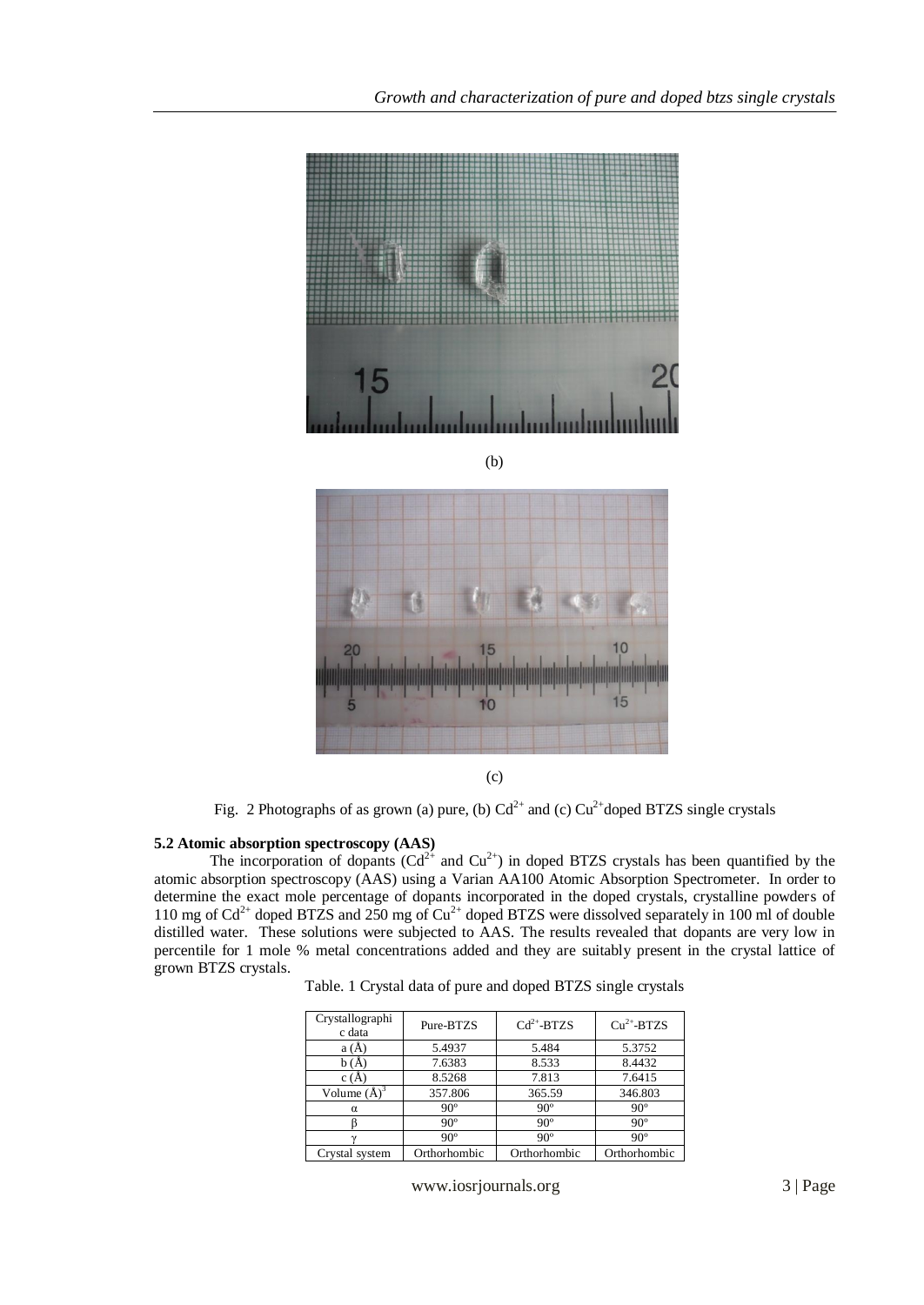#### **5.3 Optical absorption studies**

The optical absorption spectra of pure,  $Cd^{2+}$  and  $Cu^{2+}$  doped BTZS crystals were recorded in the range 200-2500 nm using a Varian Cary 5E model spectrophotometer. Figures 3-5 show the optical absorption spectra of pure,  $Cd^{2+}$  and  $Cu^{2+}$  doped BTZScrystals respectively. The spectra show that pure and doped BTZS have good transmission in the entire visible region. The lower cut-off wavelength lies below 250 nm.Efficient NLO crystals have an optical transparency lower cutoff wavelength between 200 and 400 nm [13].From the UV-Vis spectral analysis it is clear that there is no significant absorption in the UV and visible region thereby confirming the advantages of the crystals, the large transmission in the entire visible region and short cut off wavelength enable the crystals to be useful for second and third harmonic generation of Nd:YAG laser fundamental.The percentage of absorption of doped BTZS crystals is less than that of pure one, which is likely to improve the optical property of BTZS.



Fig. 3 The optical absorption spectrum of pure BTZScrystal



Fig. 4 The optical absorption spectrum of  $Cd^{2+}$  doped BTZScrystal



Fig. 5 The optical absorption spectrum of  $Cu^{2+}$  doped BTZScrystal

www.iosrjournals.org 4 | Page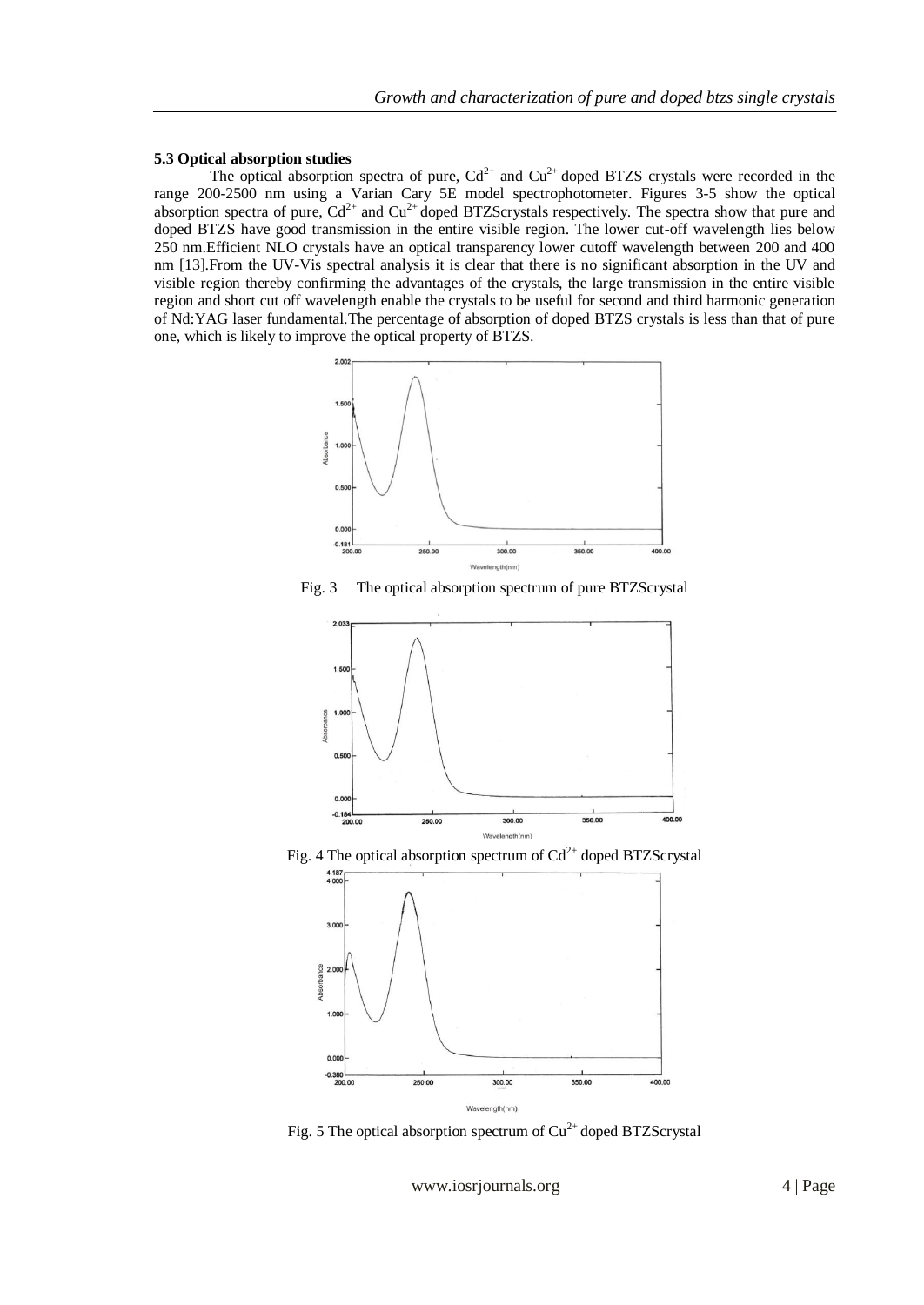#### **5.4 FTIR studies**

Pure,  $Cd^{2+}$  and  $Cu^{2+}$  doped BTZS crystals were subjected to the FTIR studies. The various functional groups present in BTZS crystals were identified and confirmed by the FTIR study. The spectrum was recorded in the range  $4000 - 400$  cm<sup>-1</sup> using BRUKER IFS – 66 V spectrometer, by KBr pellet technique. Figures 6-8 show the FTIR spectra of pure,  $Cd^{2+}$  and  $Cu^{2+}$  doped BTZS crystals respectively.





Fig. 8 The FTIR spectrum of  $Cu^{2+}$  doped BTZS crystal

Thiourea could form metal complexes by coordinate bonds through sulphur or nitrogen. Thiourea exhibits characteristic peaks at 1627, 1472, 1417, 1089, 740 and 494 cm<sup>-1</sup>[14]. The band at 1627 cm<sup>-1</sup> is due to NH<sup>2</sup> bending. The CN asymmetric and symmetric stretching vibrations are observed at 1089 and 1472 cm– <sup>1</sup> respectively. The CS asymmetric stretching vibration is observed at 1417 cm<sup>-1</sup>. The CS symmetric stretching is observed at 740 cm<sup>-1</sup>. The band at 494 cm<sup>-1</sup> is due to asymmetric NCN bending. If the bonding is through sulphur, there will be a decrease in the CS stretching frequency and an increase in the CN stretching frequency. The reverse happens if it is through nitrogen. The standard IR band frequencies of thiourea, and that obtained for pure and doped BTZS crystals are compared along with their assignments.

www.iosrjournals.org 5 | Page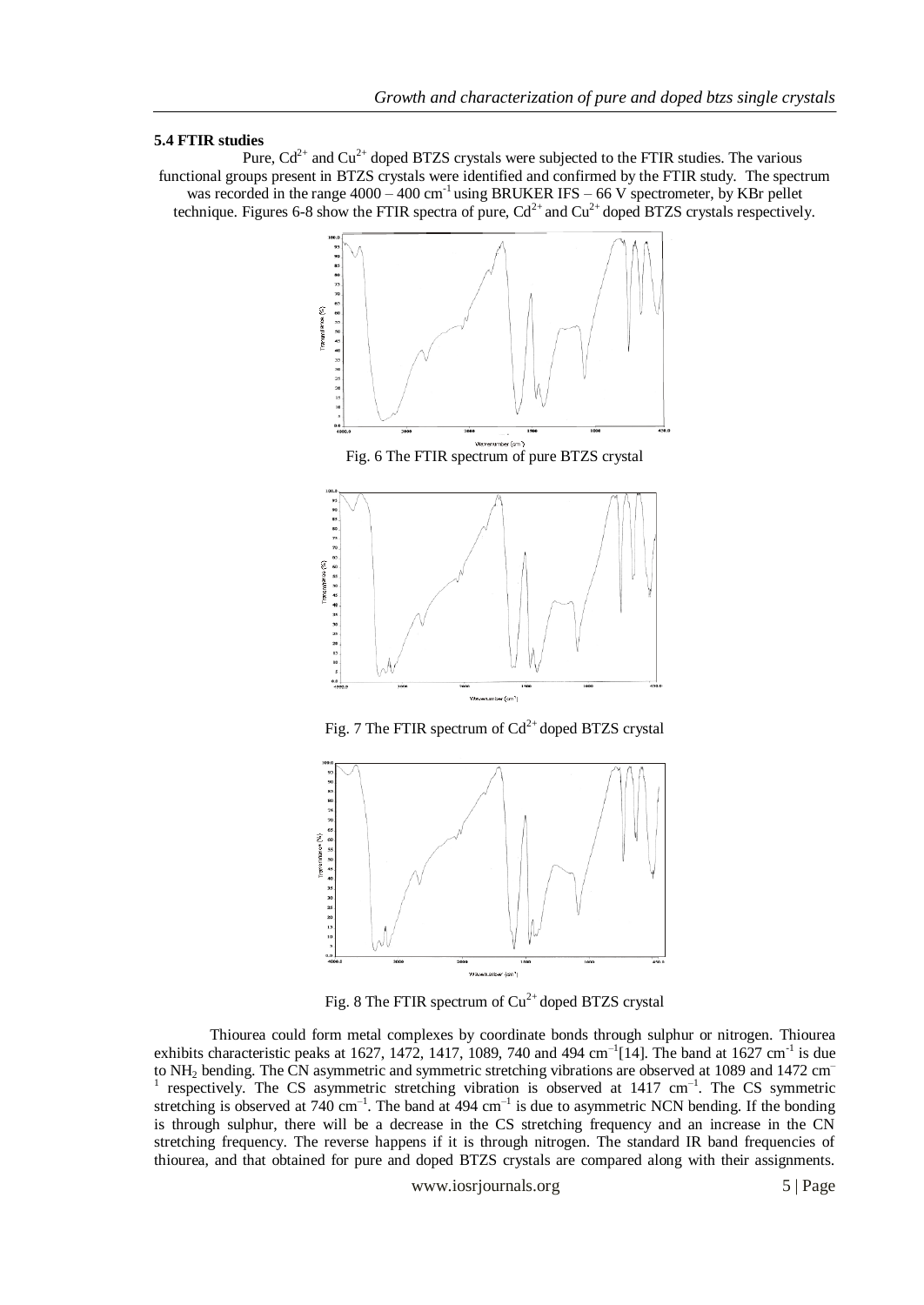The CN stretching (1089 and 1472 cm<sup>-1</sup>) frequencies of thiourea are shifted to higher frequencies of pure and doped BTZS (above 1046 and 1414 cm<sup>-1</sup>) and CS stretching frequencies (1417 and 740 cm<sup>-1</sup>) are shifted to lower frequencies of pure and doped BTZS (below 1356 and below 700 cm<sup>-1</sup>). These observations suggest that the metals coordinate with thiourea through sulphur. The broad envelope positioned between 2750 and  $3500 \text{ cm}^{-1}$  corresponds to the symmetric and asymmetric stretching modes of NH<sub>2</sub> grouping of pure and doped BTZS crystals.

# **5.5 NLO Test -Kurtz Powder SHG technique**

Kurtz [15] second harmonic generation (SHG) test was performed to find the NLO property of the BTZS crystals. Kurtz technique is used as a screening technique to identify the materials with the capacity for phase matching in addition to identifying the materials with non Centro -symmetric crystal structure. The crystals were ground into powder and densely packed in between two glass slides. An Nd: YAG laser beam of pulse width 8 ns at a wavelength of 1064 nm and 10 Hz fundamental radiation was made to fall normally on the sample cell. The emission of green light confirms the second harmonic generation of the crystals. With an energy of the 9.2 mJ of input pulses, the second harmonic signal (532 nm) of 276mW (pure BTZS), 287 mW ( $Cd^{2+}$  doped BTZS) and 294mW ( $Cu^{2+}$  doped BTZS) were obtained with reference to KDP crystal (445) mW). The experimental results indicate that the metallic dopants  $(Cd^{2+}$  and  $Cu^{2+})$  slightly improve the SHG efficiency of the BTZS crystals.

| Wavenumber $(cm-1)$ |           |               |             |                                         |  |
|---------------------|-----------|---------------|-------------|-----------------------------------------|--|
| Thiourea            | Pure-BTZS | $Cd2+ - BTZS$ | $Cu2+-BTZS$ | Assignment                              |  |
| 494                 | 488       |               | 489         | (N-C-N) Asymmetric bending              |  |
| 740                 |           | 701           | 700         | (CS)<br>Symmetric stretching            |  |
| 1089                | 1011      | 1040          | 1043        | (CN)<br>Symmetric stretching            |  |
| 1417                |           | 1356          | 1356        | (CS)<br>Asymmetric stretching           |  |
| 1472                | 1460      | 1414          | 1466        | (CN)<br>Asymmetric stretching           |  |
| 1627                | 1566      | 1630          | 1510        | $(NH2)$ Asymmetric bending              |  |
| 3100-3300           | 3068      | 3052          | 3051        | (NH <sub>2</sub> ) Symmetric stretching |  |

Table. 2 Wavenumber assignment of thiourea, pure,  $Cd^{2+}$  and  $Cu^{2+}$ doped BTZS

#### **VI. Conclusion**

Single crystals of pure,  $Cd^{2+}$  and  $Cu^{2+}$  doped BTZS were grown from aqueous solutions by slow solvent evaporation method. The crystal is confirmed with X-ray diffraction analysis, the crystal belongs to the orthorhombic system. The exact percentage of metallic dopants in doped BTZS was analyzed by AAS. Optical absorption studies show that the sample is optically transparent over wide wavelength region, no absorbance and good optical transmittance in the entire visible region. The non linear optical study confirms the SHG property of the crystals. The FTIR analysis confirms the bonding interaction between zinc and sulphur atoms of thiourea molecule. The promising crystal growth characteristics and properties of BTZS crystal makes it suitable for photonic and device applications.

#### **References**

- [1] Zhang N., JiangM.H., YuanD.R., XuD., TaoX.T., ShaoZ.S., J.Cryst. Growth 102 (1990) 581.
- [2] MonacoS.B., DavisL.E., VelskoS.P., WangandF.T., EimerlD., J.Cryst. Growth 85 (1987) 252.
- [3] Uma B. Ramabadran, David E. Zelmon, Gretchen C. Kennedy,Appl. Phys. Lett. 60 (1992) 2589.
- [4] MarcyH.O., WarrenL.F., WebbM.S., EbbersC.A., VelskoS.P., KennedyG.C., CatellaG.C., Appl. Opt. 31 (1992) 5051.
- [5] KotlerZ., HierleR., JosseD., ZyssJ., MasseR., J. Opt. Soc. Am. B9(1992) 534.
- [6] HoriuchiN., LefaucheuxF., IbanezA., JosseD., ZyssJ., Opt. Mater.12 (1999) 351.